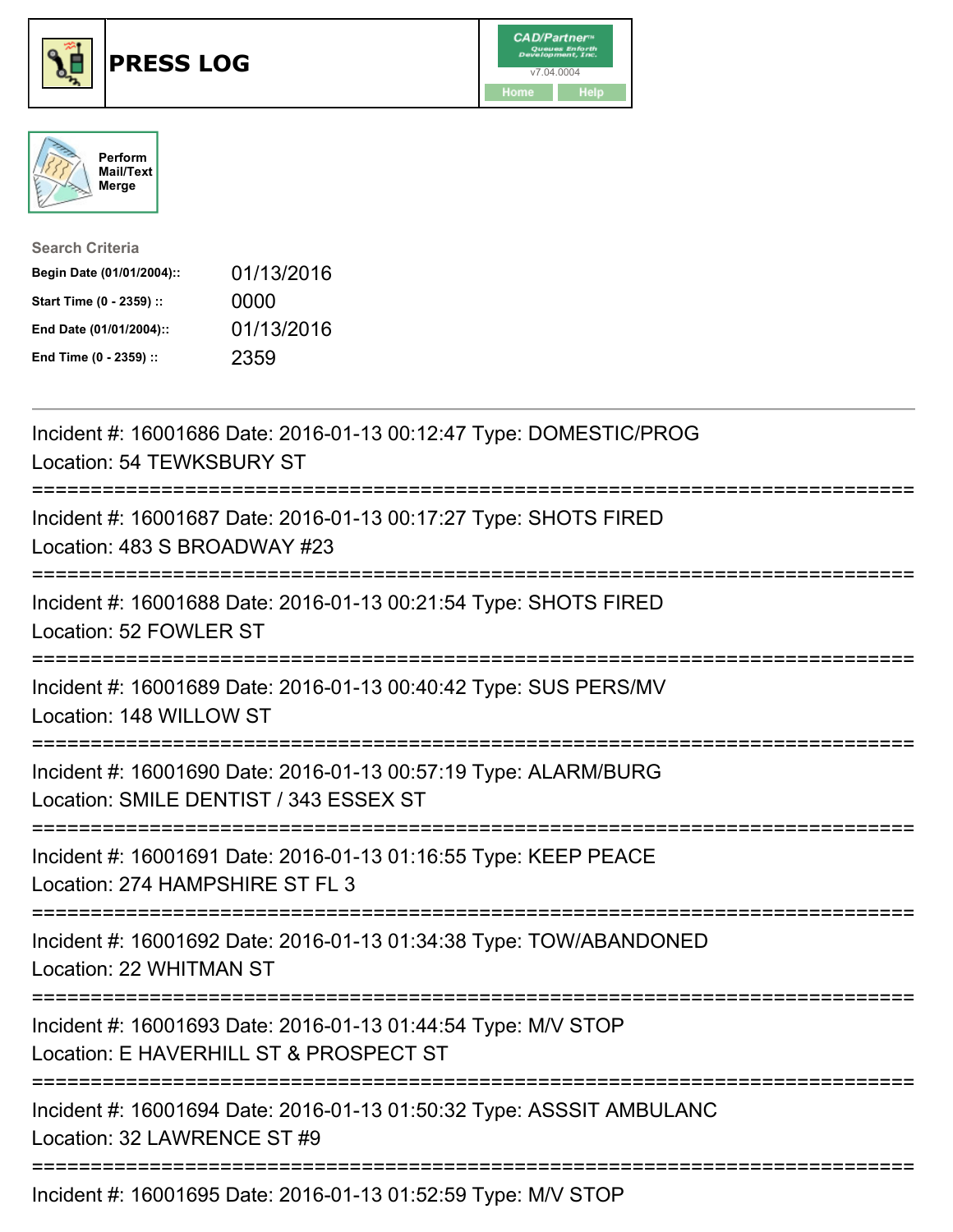| Location: ANDOVER ST & S BROADWAY                                                                                                  |
|------------------------------------------------------------------------------------------------------------------------------------|
| Incident #: 16001696 Date: 2016-01-13 02:09:24 Type: M/V STOP<br>Location: AMESBURY ST & CANAL ST                                  |
| Incident #: 16001697 Date: 2016-01-13 02:09:48 Type: ALARMS<br>Location: DUNKIN DONUTS / 225 ESSEX ST                              |
| Incident #: 16001698 Date: 2016-01-13 02:10:25 Type: M/V STOP<br>Location: BROADWAY & LOWELL ST<br>------------------------        |
| Incident #: 16001699 Date: 2016-01-13 02:20:10 Type: M/V STOP<br>Location: BROADWAY & CROSS ST                                     |
| Incident #: 16001700 Date: 2016-01-13 02:22:39 Type: M/V STOP<br>Location: ANDOVER ST & S BROADWAY                                 |
| Incident #: 16001701 Date: 2016-01-13 02:30:14 Type: NOISE ORD<br>Location: 8 CHELMSFORD ST FL 2                                   |
| Incident #: 16001702 Date: 2016-01-13 02:37:23 Type: CK WELL BEING<br>Location: MERRIMACK ST & S UNION ST<br>--------------------- |
| Incident #: 16001703 Date: 2016-01-13 05:22:38 Type: LARCENY/PAST<br>Location: 3 CONDUIT ST #2                                     |
| Incident #: 16001704 Date: 2016-01-13 05:27:23 Type: SUS PERS/MV<br>Location: 444 CANAL ST                                         |
| Incident #: 16001705 Date: 2016-01-13 06:18:18 Type: HIT & RUN M/V<br>Location: 62 KENT ST                                         |
| Incident #: 16001706 Date: 2016-01-13 06:21:16 Type: LOCKOUT<br>Location: 188 GARDEN ST #6                                         |
| Incident #: 16001707 Date: 2016-01-13 06:29:25 Type: LARCENY/PAST<br>Location: 18 BEACON ST #18 FL 2                               |
| Incident #: 16001708 Date: 2016-01-13 06:42:45 Type: PARK & WALK<br>Location: BROADWAY                                             |
| Incident #: 16001709 Date: 2016-01-13 06:43:34 Type: STOL/MV/PAS                                                                   |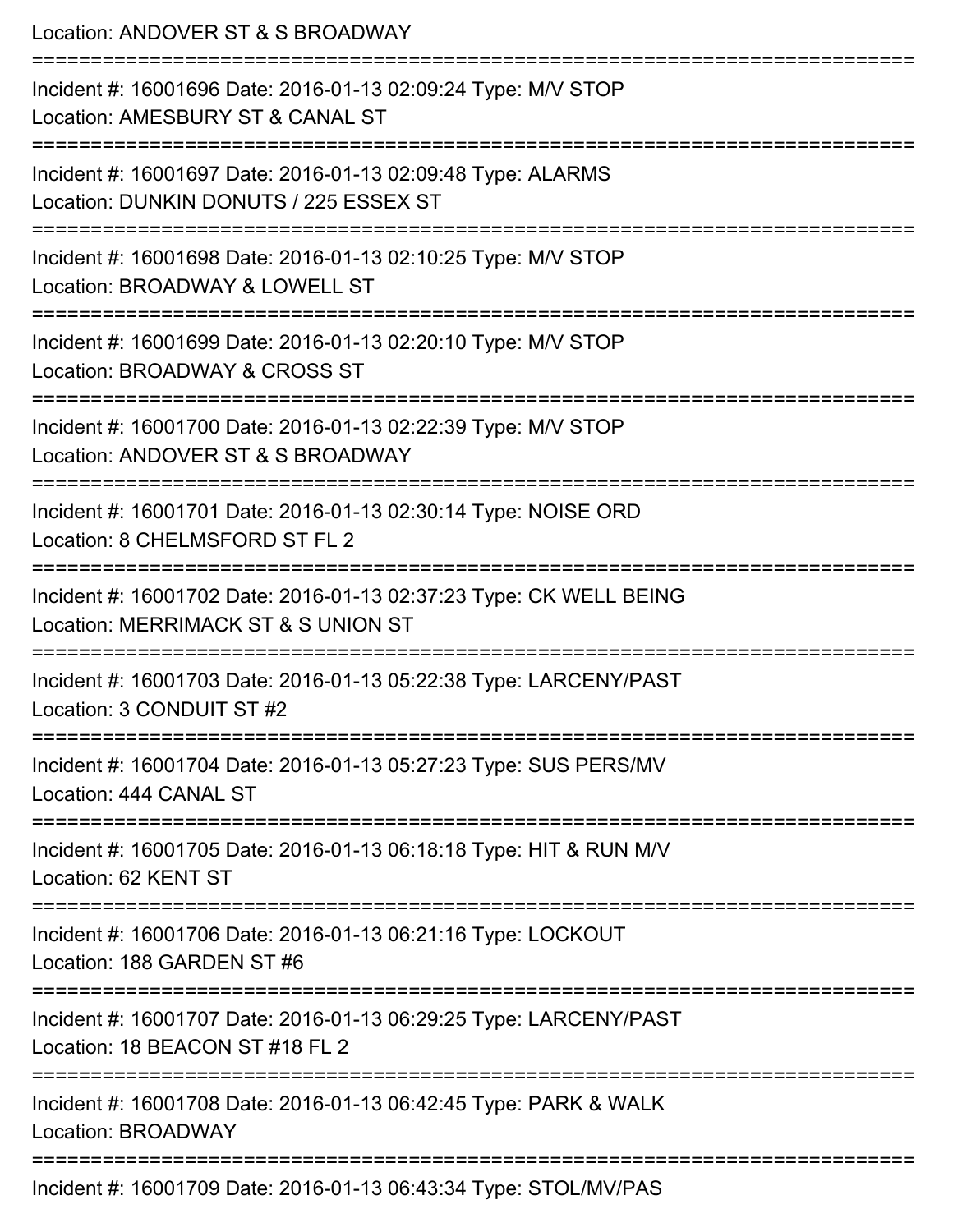| Incident #: 16001710 Date: 2016-01-13 06:52:36 Type: AUTO ACC/NO PI<br>Location: 175 MARKET ST                            |
|---------------------------------------------------------------------------------------------------------------------------|
| Incident #: 16001711 Date: 2016-01-13 07:04:06 Type: M/V STOP<br>Location: LOWELL ST & MILTON ST                          |
| Incident #: 16001712 Date: 2016-01-13 07:04:50 Type: ALARMS<br>Location: JENKINS, TOMMY SERVICE STATION / 347 LAWRENCE ST |
| Incident #: 16001713 Date: 2016-01-13 07:18:05 Type: LARCENY/MV/PAST<br><b>Location: BELLEVUE CEMETARY</b>                |
| Incident #: 16001714 Date: 2016-01-13 07:22:55 Type: M/V STOP<br>Location: HAVERHILL ST & MORTON ST                       |
| Incident #: 16001715 Date: 2016-01-13 07:23:48 Type: ALARMS<br>Location: 187 LAWRENCE ST                                  |
| Incident #: 16001716 Date: 2016-01-13 07:43:11 Type: M/V STOP<br>Location: ACTON ST & WASHINGTON ST                       |
| Incident #: 16001717 Date: 2016-01-13 07:44:40 Type: CLOSE STREET<br>Location: GENERAL ST & UNION ST                      |
| Incident #: 16001720 Date: 2016-01-13 07:46:52 Type: CLOSE STREET<br>Location: LAWRENCE ST & PARK ST                      |
| Incident #: 16001718 Date: 2016-01-13 07:52:32 Type: M/V STOP<br>Location: ARLINGTON ST & HAMPSHIRE ST                    |
| Incident #: 16001719 Date: 2016-01-13 07:55:58 Type: M/V STOP<br>Location: HAVERHILL ST & MAY ST                          |
| Incident #: 16001721 Date: 2016-01-13 08:02:45 Type: SUS PERS/MV<br><b>Location: CROSS ST</b>                             |
| Incident #: 16001722 Date: 2016-01-13 08:09:09 Type: ALARMS<br>Location: 33 FRANKLIN ST                                   |
| Incident #: 16001723 Date: 2016-01-13 08:17:48 Type: LIC PLATE STO                                                        |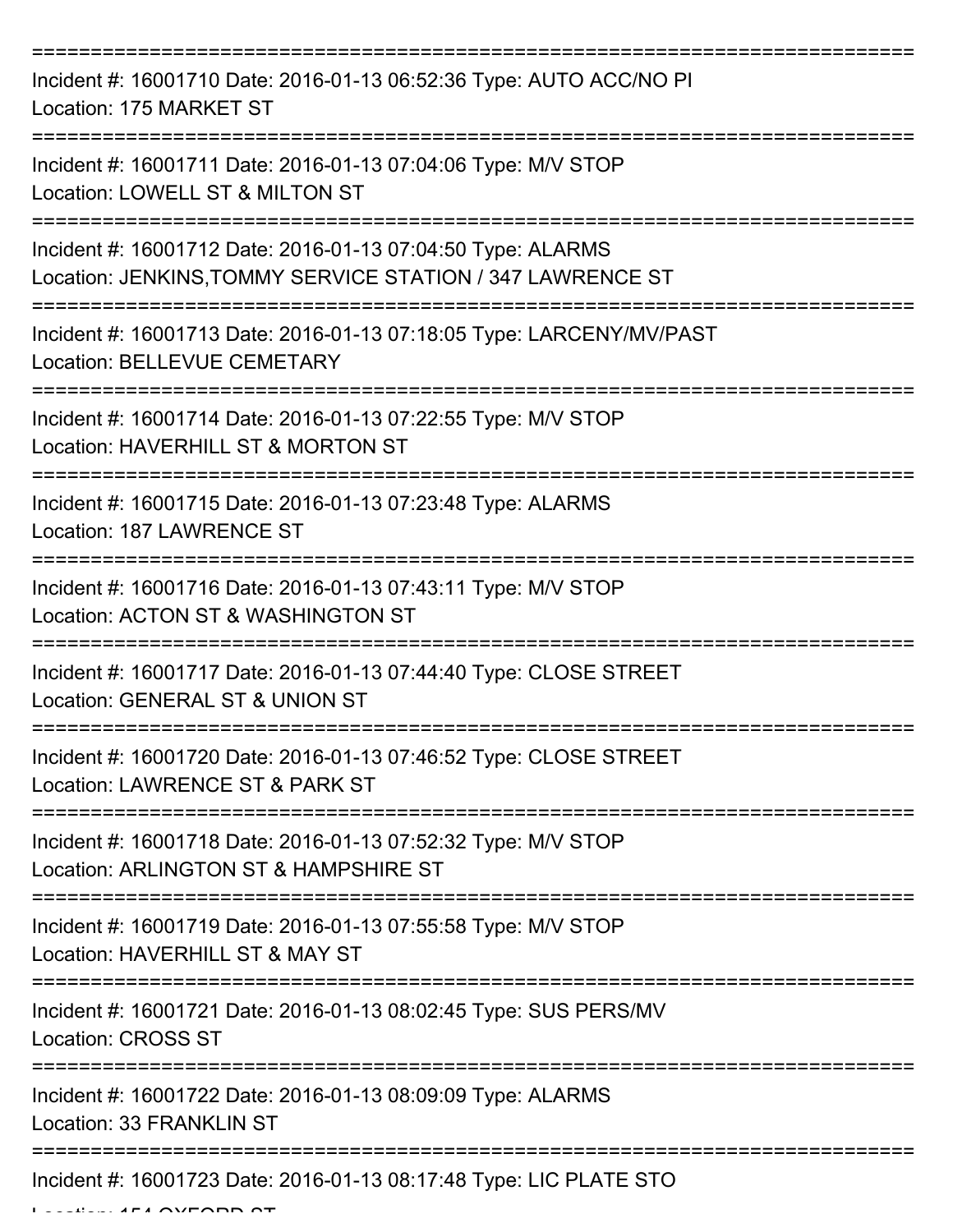| Incident #: 16001724 Date: 2016-01-13 08:28:54 Type: M/V STOP<br>Location: HAMPSHIRE ST & HAVERHILL ST  |
|---------------------------------------------------------------------------------------------------------|
| Incident #: 16001725 Date: 2016-01-13 08:32:58 Type: CLOSE STREET<br>Location: OSGOOD & PHILLIPS        |
| Incident #: 16001726 Date: 2016-01-13 08:40:49 Type: AUTO ACC/NO PI<br><b>Location: MANCHESTER ST</b>   |
| Incident #: 16001727 Date: 2016-01-13 08:59:00 Type: MAL DAMAGE<br>Location: 550 BROADWAY               |
| Incident #: 16001728 Date: 2016-01-13 09:24:56 Type: 209A/SERVE<br>Location: 32 LAWRENCE ST             |
| Incident #: 16001729 Date: 2016-01-13 09:27:54 Type: ALARM/BURG<br>Location: 8 LISA LN                  |
| Incident #: 16001730 Date: 2016-01-13 09:29:22 Type: 209A/SERVE<br><b>Location: 27 SUMMER ST</b>        |
| Incident #: 16001731 Date: 2016-01-13 09:36:14 Type: 209A/SERVE<br>Location: 239 JACKSON ST             |
| Incident #: 16001732 Date: 2016-01-13 09:42:38 Type: COURT DOC SERVE<br>Location: 189 E HAVERHILL ST    |
| Incident #: 16001733 Date: 2016-01-13 09:47:40 Type: COURT DOC SERVE<br>Location: 80 SUNRAY ST          |
| Incident #: 16001734 Date: 2016-01-13 09:49:47 Type: TOW OF M/V<br>Location: CYPRESS AV & WACHUSETTS AV |
| Incident #: 16001735 Date: 2016-01-13 09:54:51 Type: TOW OF M/V<br>Location: CYPRESS AV & OLIVE AV      |
| Incident #: 16001736 Date: 2016-01-13 09:56:36 Type: COURT DOC SERVE<br>Location: 11 SHORT ST           |
| Incident #: 16001737 Date: 2016-01-13 10:00:10 Type: B&E/PAST<br>Location: 250 HAV/EDHILL CT #5 EL 2    |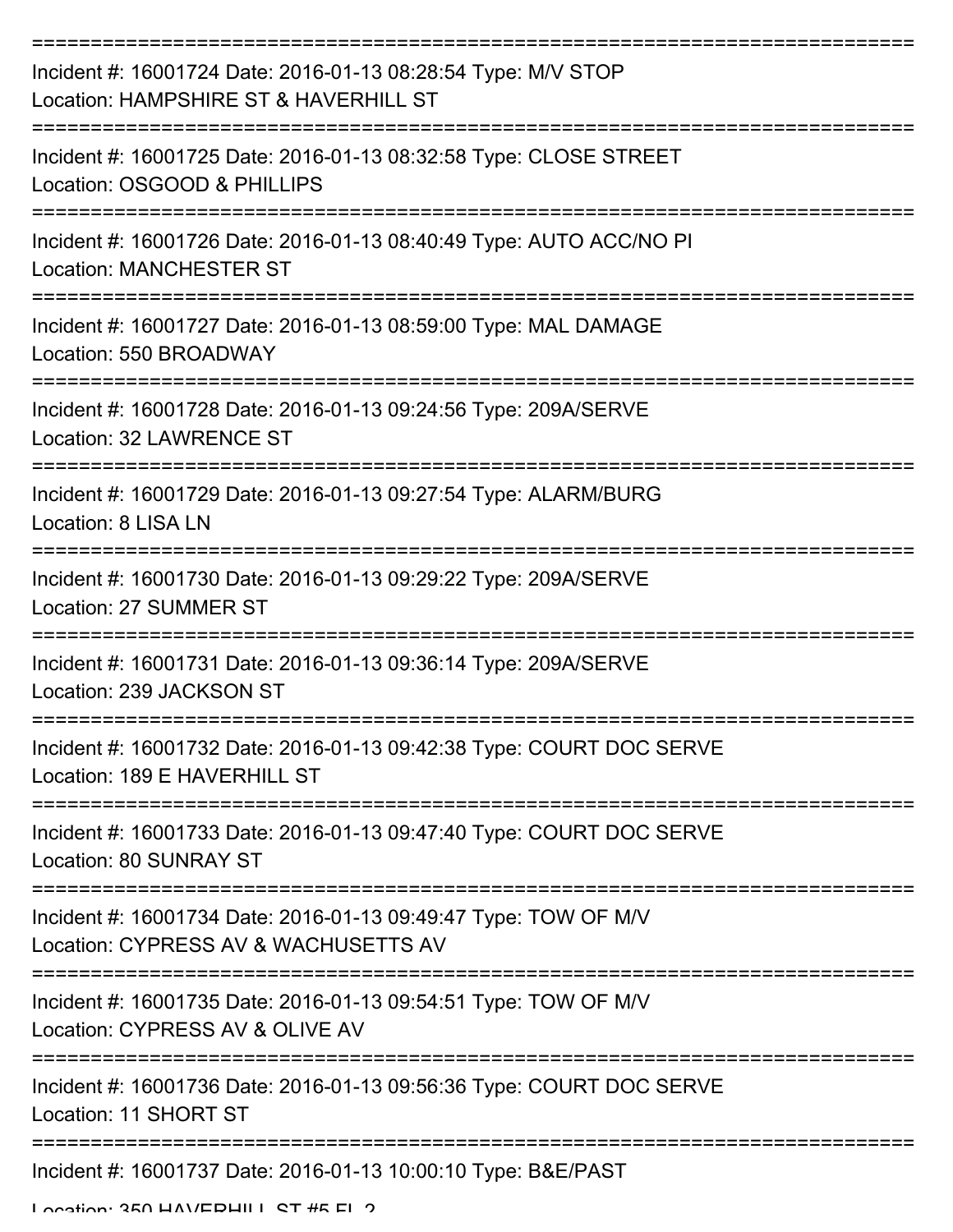| Incident #: 16001738 Date: 2016-01-13 10:00:12 Type: 209A/SERVE<br>Location: 110 TRENTON ST                          |
|----------------------------------------------------------------------------------------------------------------------|
| Incident #: 16001739 Date: 2016-01-13 10:06:01 Type: 209A/SERVE<br>Location: 179 WALNUT ST                           |
| Incident #: 16001740 Date: 2016-01-13 10:09:45 Type: M/V STOP<br>Location: ALLEN ST & GENERAL ST                     |
| Incident #: 16001741 Date: 2016-01-13 10:12:41 Type: INVESTIGATION<br>Location: 90 LOWELL ST                         |
| -------------------<br>Incident #: 16001742 Date: 2016-01-13 10:13:06 Type: INVESTIGATION<br>Location: 90 LOWELL ST  |
| Incident #: 16001743 Date: 2016-01-13 10:13:27 Type: INVESTIGATION<br>Location: 90 LOWELL ST                         |
| ====================<br>Incident #: 16001744 Date: 2016-01-13 10:13:58 Type: INVESTIGATION<br>Location: 90 LOWELL ST |
| Incident #: 16001745 Date: 2016-01-13 10:14:21 Type: INVESTIGATION<br>Location: 90 LOWELL ST                         |
| Incident #: 16001746 Date: 2016-01-13 10:15:02 Type: 209A/SERVE<br>Location: 142 FRANKLIN ST                         |
| Incident #: 16001747 Date: 2016-01-13 10:21:47 Type: 209A/SERVE<br>Location: 20 SCHOOL ST                            |
| Incident #: 16001748 Date: 2016-01-13 10:27:07 Type: 209A/SERVE<br>Location: 52 MELVIN ST                            |
| Incident #: 16001749 Date: 2016-01-13 10:28:49 Type: TRESPASSING<br>Location: 408 BROADWAY                           |
| Incident #: 16001750 Date: 2016-01-13 10:31:55 Type: TOW OF M/V<br>Location: 100 FRANKLIN ST                         |
| Incident #: 16001751 Date: 2016-01-13 10:35:34 Type: WARRANT SERVE                                                   |

Location: 73 WINTHROP AV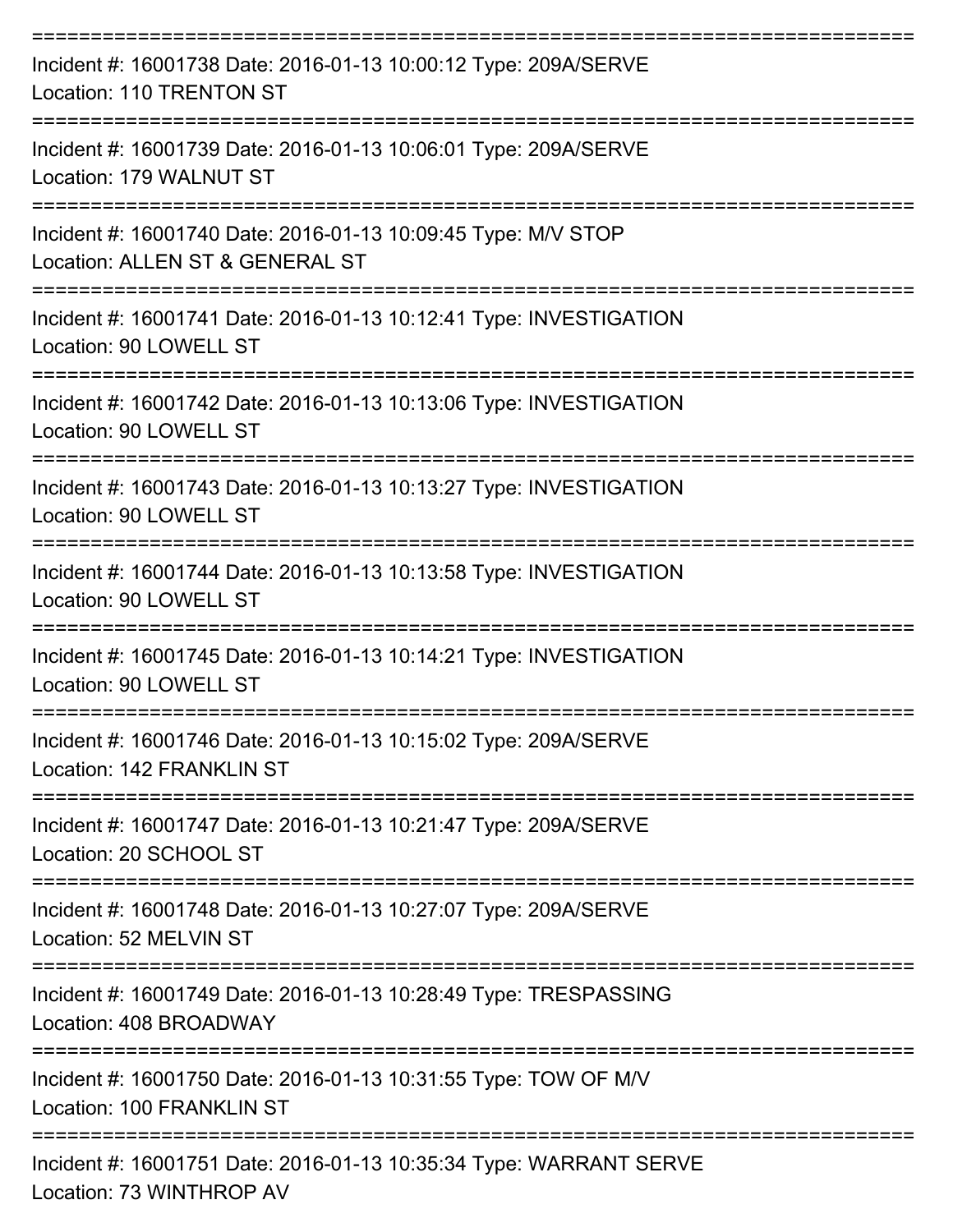| Incident #: 16001752 Date: 2016-01-13 10:49:25 Type: DRUG VIO<br>Location: ARLINGTON ST & BASSWOOD ST                            |
|----------------------------------------------------------------------------------------------------------------------------------|
| =======================<br>Incident #: 16001753 Date: 2016-01-13 10:49:31 Type: LARCENY/PAST<br>Location: 40 LAWRENCE ST FL 4    |
| Incident #: 16001754 Date: 2016-01-13 10:53:46 Type: AUTO ACC/PED<br>Location: OSGOOD ST & WINTHROP AV<br>====================== |
| Incident #: 16001755 Date: 2016-01-13 10:56:11 Type: INVESTIGATION<br>Location: 70 N PARISH RD                                   |
| Incident #: 16001756 Date: 2016-01-13 10:58:51 Type: M/V STOP<br>Location: 50 COMMON ST                                          |
| Incident #: 16001757 Date: 2016-01-13 11:20:59 Type: VIO CITY ORD<br>Location: 185 NEWBURY ST                                    |
| Incident #: 16001758 Date: 2016-01-13 11:27:21 Type: TOW OF M/V<br>Location: 11 BROADWAY AVE                                     |
| Incident #: 16001759 Date: 2016-01-13 11:43:34 Type: M/V STOP<br>Location: 330 PARK ST                                           |
| Incident #: 16001761 Date: 2016-01-13 11:44:36 Type: B&E/PAST<br>Location: 350 HAVERHILL ST #5                                   |
| Incident #: 16001760 Date: 2016-01-13 11:46:29 Type: INVESTIGATION<br>Location: 90 LOWELL ST                                     |
| Incident #: 16001762 Date: 2016-01-13 11:55:02 Type: DRUG VIO<br>Location: ACTON ST & WEST ST                                    |
| Incident #: 16001763 Date: 2016-01-13 11:56:24 Type: THREATS<br>Location: WALK IN WALK IN / 5 BRADFORD PL                        |
| Incident #: 16001764 Date: 2016-01-13 12:12:44 Type: M/V STOP<br>Location: 439 S UNION ST                                        |
| Incident #: 16001765 Date: 2016-01-13 12:22:09 Type: M/V STOP<br>Location: 439 S UNION ST                                        |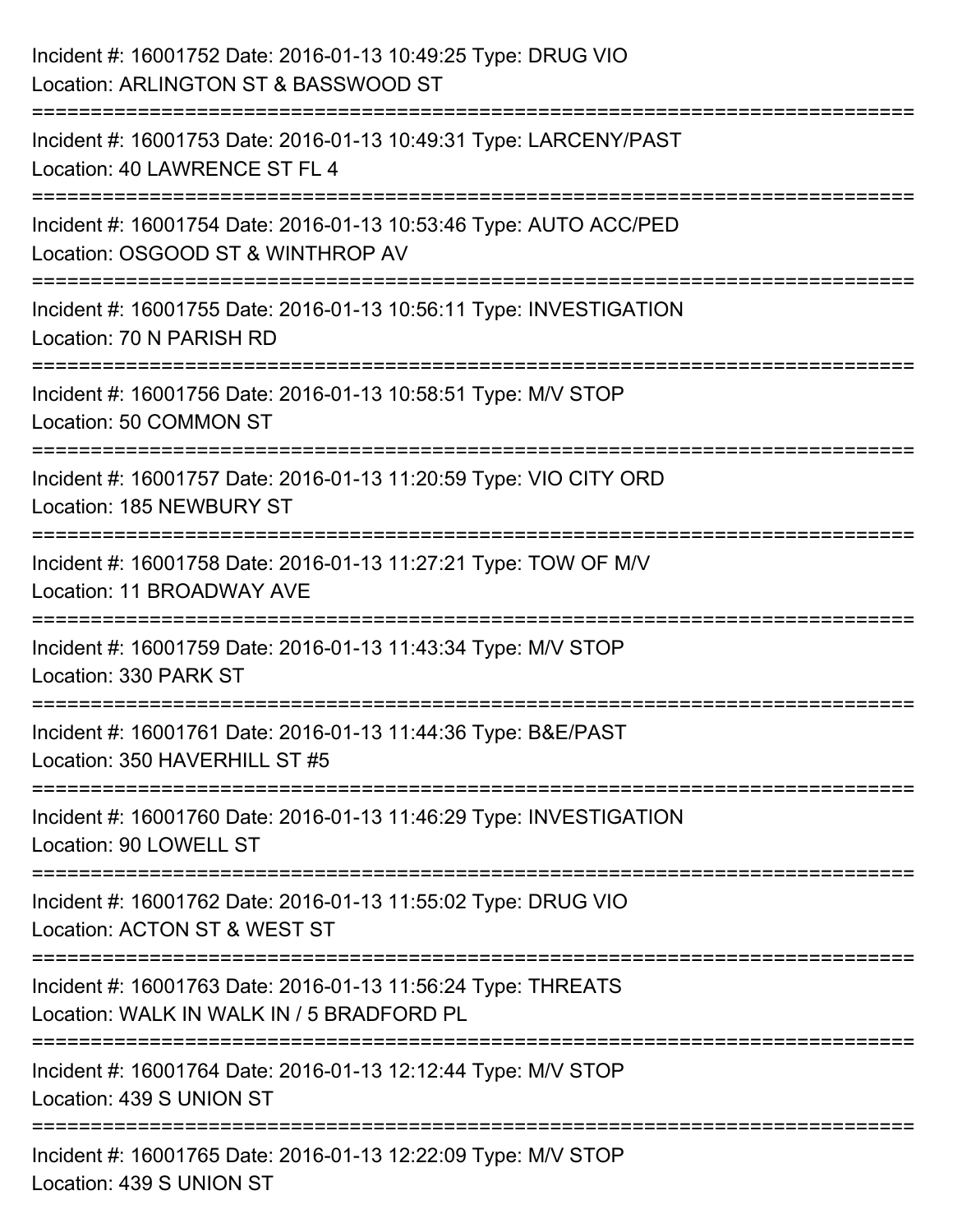| Incident #: 16001766 Date: 2016-01-13 12:33:47 Type: MV/BLOCKING<br>Location: 105 CHESTER ST                                                    |
|-------------------------------------------------------------------------------------------------------------------------------------------------|
| Incident #: 16001767 Date: 2016-01-13 12:42:03 Type: AUTO ACC/UNK PI<br>Location: NEWTON ST & SALEM ST                                          |
| Incident #: 16001768 Date: 2016-01-13 12:44:23 Type: 209A/SERVE<br>Location: 111 BEACON AV                                                      |
| Incident #: 16001769 Date: 2016-01-13 12:58:29 Type: COURT DOC SERVE<br>Location: 164 ANDOVER ST                                                |
| Incident #: 16001771 Date: 2016-01-13 12:58:42 Type: THREATS<br>Location: WALK IN WALK IN / ALDER ST & BENNINGTON ST<br>======================= |
| Incident #: 16001770 Date: 2016-01-13 13:01:23 Type: COURT DOC SERVE<br>Location: 29 BOXFORD ST                                                 |
| Incident #: 16001772 Date: 2016-01-13 13:09:05 Type: COURT DOC SERVE<br>Location: 74 FOSTER ST<br>-----------------------------------           |
| Incident #: 16001773 Date: 2016-01-13 13:11:23 Type: 209A/SERVE<br>Location: 83 DORCHESTER ST                                                   |
| Incident #: 16001774 Date: 2016-01-13 13:12:56 Type: INVEST CONT<br>Location: 11 HOBSON ST                                                      |
| Incident #: 16001775 Date: 2016-01-13 13:17:38 Type: COURT DOC SERVE<br>Location: 90 OSGOOD ST                                                  |
| Incident #: 16001776 Date: 2016-01-13 14:07:42 Type: MAL DAMAGE<br>Location: 700 ESSEX ST                                                       |
| Incident #: 16001777 Date: 2016-01-13 14:22:59 Type: MEDIC SUPPORT<br>Location: 239 FARNHAM ST                                                  |
| Incident #: 16001778 Date: 2016-01-13 14:46:05 Type: LARCENY/PAST<br>Location: CVS PHARMACY / 266 BROADWAY                                      |
| Incident #: 16001779 Date: 2016-01-13 14:55:34 Type: LIC PLATE STO<br>Location: 22 DEWEY ST                                                     |

===========================================================================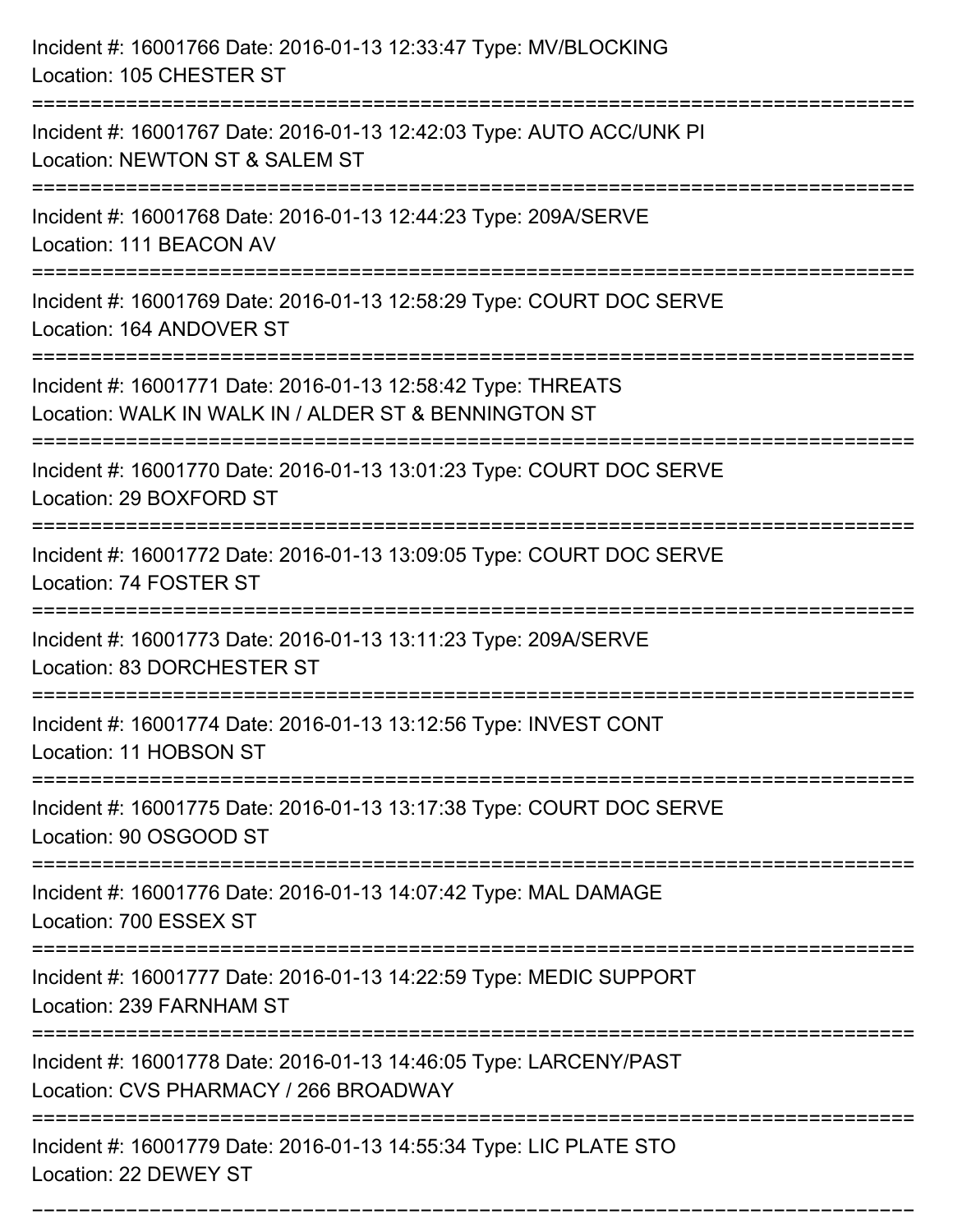| Incident #: 16001780 Date: 2016-01-13 15:11:21 Type: TOW OF M/V<br>Location: 185 NEWBURY ST                                         |
|-------------------------------------------------------------------------------------------------------------------------------------|
| Incident #: 16001781 Date: 2016-01-13 15:12:23 Type: AUTO ACC/NO PI<br>Location: DUNKIN DONUTS / 99 WINTHROP AV                     |
| Incident #: 16001782 Date: 2016-01-13 15:25:07 Type: B&E/PAST<br>Location: 5 RHINE ST                                               |
| Incident #: 16001783 Date: 2016-01-13 15:32:03 Type: M/V STOP<br>Location: E HAVERHILL ST & SARGENT ST                              |
| Incident #: 16001784 Date: 2016-01-13 15:50:59 Type: STOL/MV/PAS<br><b>Location: BUTLER ST</b>                                      |
| Incident #: 16001785 Date: 2016-01-13 15:58:40 Type: M/V STOP<br>Location: CVS PHARMACY / 266 BROADWAY                              |
| Incident #: 16001786 Date: 2016-01-13 16:00:34 Type: HIT & RUN M/V<br>Location: 30 MYRTLE CT                                        |
| Incident #: 16001787 Date: 2016-01-13 16:14:34 Type: TOW OF M/V<br>Location: LAWRENCE ST & WALNUT ST                                |
| Incident #: 16001788 Date: 2016-01-13 16:18:02 Type: AUTO ACC/NO PI<br>Location: HEMLOCK ST & LAWRENCE ST                           |
| Incident #: 16001789 Date: 2016-01-13 16:19:07 Type: MAN DOWN<br>Location: 45 BROADWAY                                              |
| ================================<br>Incident #: 16001790 Date: 2016-01-13 16:27:55 Type: GENERAL SERV<br>Location: 8 JACKSON TER #2 |
| Incident #: 16001791 Date: 2016-01-13 16:47:47 Type: AUTO ACC/UNK PI<br><b>Location: EVERETT ST</b>                                 |
| Incident #: 16001793 Date: 2016-01-13 17:12:45 Type: HIT & RUN M/V<br>Location: 269 AMES ST FL 1                                    |
| Incident #: 16001794 Date: 2016-01-13 17:12:45 Type: VIO CITY ORD<br>Location: 25 DARTMOUTH ST                                      |
|                                                                                                                                     |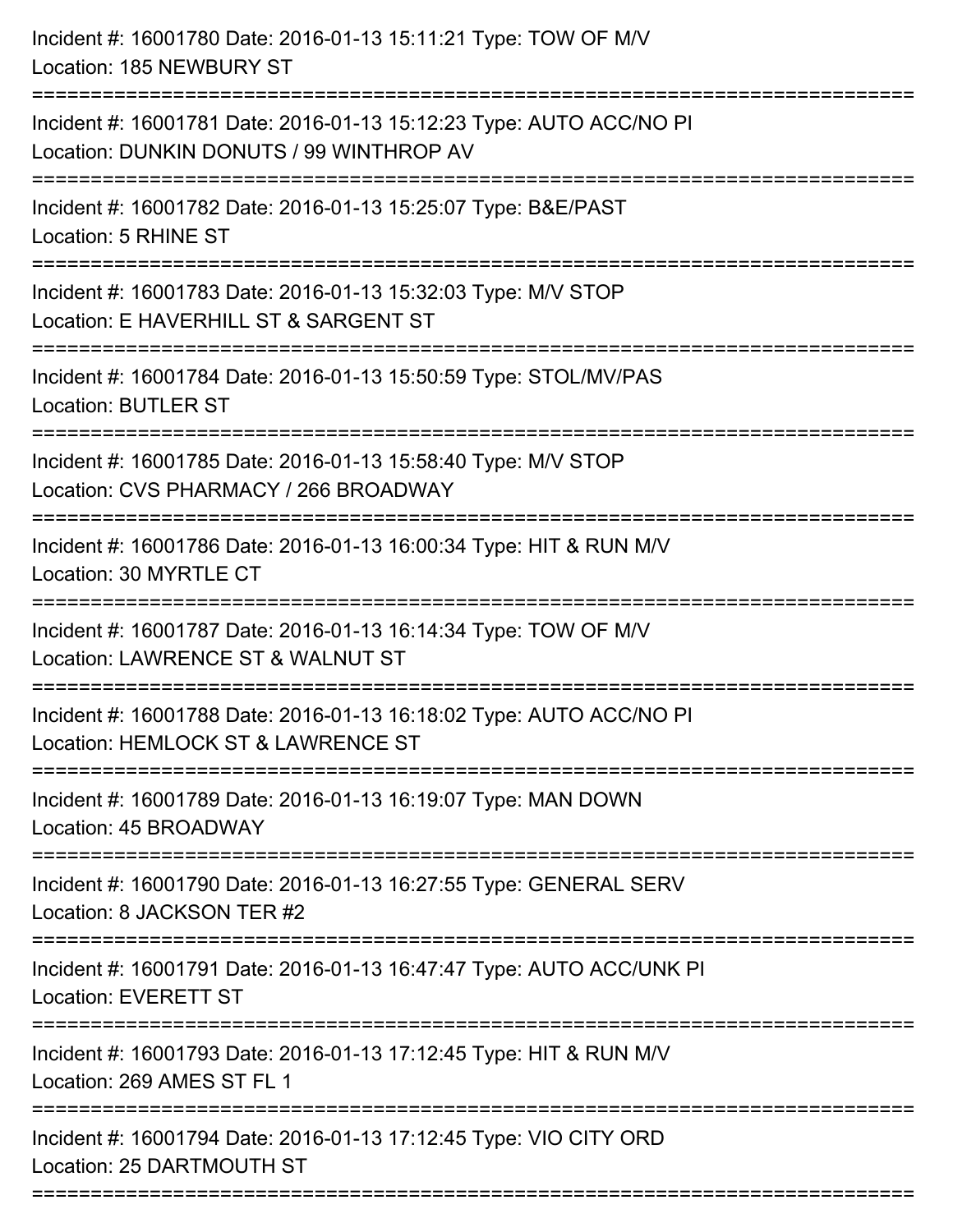Location: ALVAREZ / 88 AMES ST FL 2

| Incident #: 16001795 Date: 2016-01-13 17:22:10 Type: TOW OF M/V<br>Location: 150 PARK ST                                    |
|-----------------------------------------------------------------------------------------------------------------------------|
| Incident #: 16001796 Date: 2016-01-13 17:23:51 Type: M/V STOP<br>Location: AMESBURY ST & ESSEX ST                           |
| Incident #: 16001797 Date: 2016-01-13 17:24:27 Type: AUTO ACC/NO PI<br><b>Location: MERRIMACK ST</b>                        |
| Incident #: 16001798 Date: 2016-01-13 17:25:12 Type: KEEP PEACE<br>Location: 90 COOLIDGE ST FL 2                            |
| Incident #: 16001799 Date: 2016-01-13 17:39:15 Type: M/V STOP<br>Location: AMES ST & ESSEX ST                               |
| Incident #: 16001800 Date: 2016-01-13 17:42:21 Type: STOL/MV/PAS<br>Location: 61 ARLINGTON ST                               |
| Incident #: 16001802 Date: 2016-01-13 17:44:36 Type: KEEP PEACE<br>Location: SCHOOL ST                                      |
| Incident #: 16001801 Date: 2016-01-13 17:49:19 Type: M/V STOP<br>Location: COMMON ST & HAMPSHIRE ST                         |
| Incident #: 16001803 Date: 2016-01-13 17:54:51 Type: AUTO ACC/NO PI<br>Location: TARSHI, MICHAEL LAW OFFICES / 510 ESSEX ST |
| Incident #: 16001804 Date: 2016-01-13 17:58:57 Type: AUTO ACC/NO PI<br>Location: 328 ANDOVER ST                             |
| Incident #: 16001805 Date: 2016-01-13 18:15:42 Type: M/V STOP<br>Location: HAMPSHIRE ST & LOWELL ST                         |
| Incident #: 16001806 Date: 2016-01-13 18:22:20 Type: MEDIC SUPPORT<br>Location: 154 OXFORD ST FL 2                          |
| Incident #: 16001808 Date: 2016-01-13 18:35:42 Type: HIT & RUN M/V<br>Location: ANDOVER ST & BEACON ST                      |
|                                                                                                                             |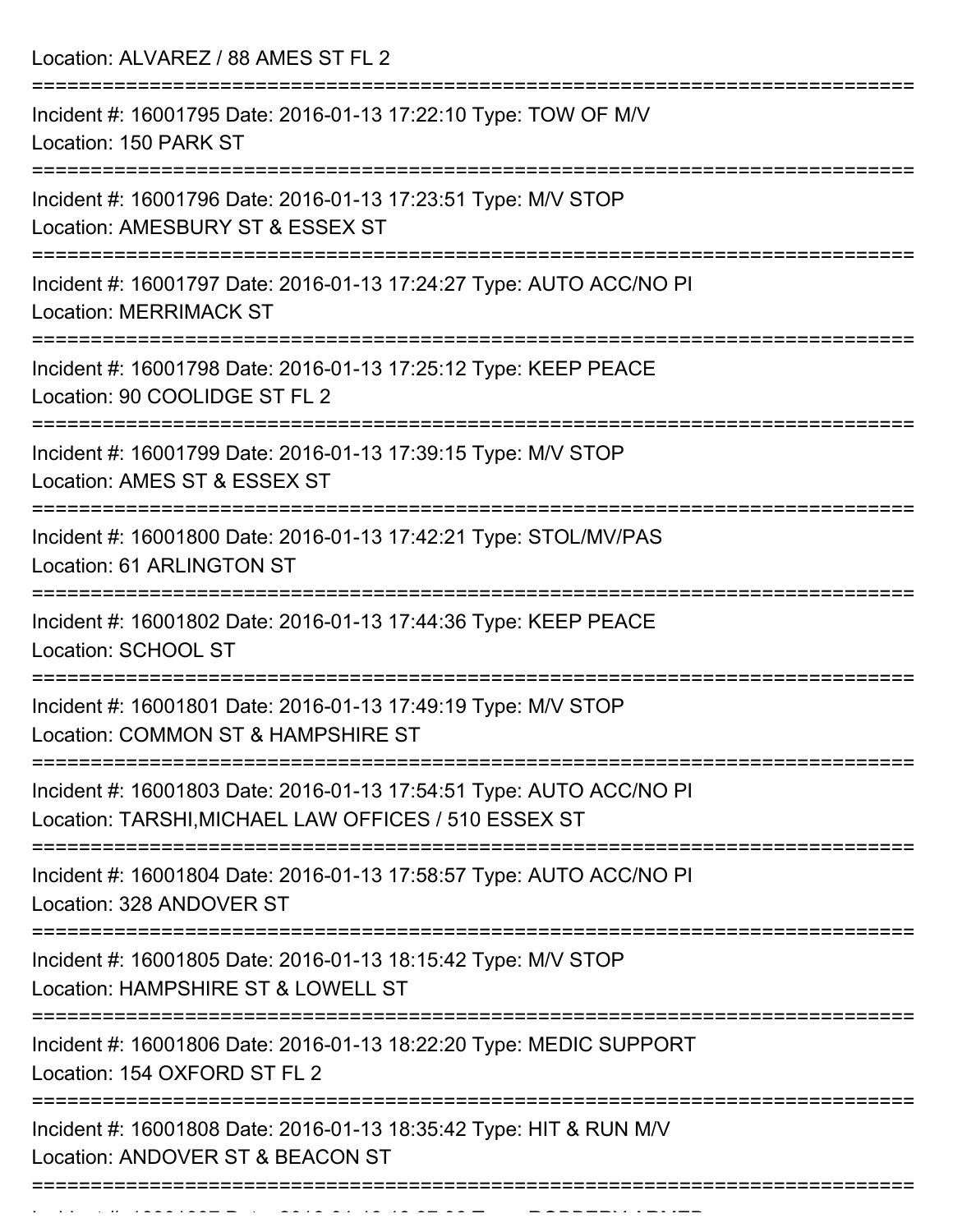Location: 85 BUTLER ST

| Incident #: 16001809 Date: 2016-01-13 18:55:00 Type: LOCKOUT<br>Location: 34 PARKER ST #8                                                          |
|----------------------------------------------------------------------------------------------------------------------------------------------------|
| Incident #: 16001810 Date: 2016-01-13 19:05:24 Type: RECOV/STOL/MV<br>Location: CARVER ST & MERRIMACK ST                                           |
| Incident #: 16001811 Date: 2016-01-13 19:08:42 Type: ROBBERY ARMED<br>Location: E HAVERHILL ST & HAVERHILL ST                                      |
| Incident #: 16001812 Date: 2016-01-13 19:32:42 Type: AUTO ACC/NO PI<br>Location: HAVERHILL ST & RESERVOIR ST                                       |
| Incident #: 16001813 Date: 2016-01-13 19:41:24 Type: STOL/MV/PAS<br>Location: BROADWAY & CONCORD ST                                                |
| Incident #: 16001814 Date: 2016-01-13 20:01:18 Type: ALARM/BURG<br>Location: RESD; JUAQUINA MARTINEZ / 15 FLORAL ST                                |
| Incident #: 16001815 Date: 2016-01-13 20:07:08 Type: SUS PERS/MV<br>Location: FLORENCE ST & WEST ST                                                |
| Incident #: 16001816 Date: 2016-01-13 20:21:05 Type: SUS PERS/MV<br>Location: MERRIMACK ST & S UNION ST                                            |
| Incident #: 16001817 Date: 2016-01-13 20:22:53 Type: DRUG VIO<br>Location: MERRIMACK ST & S UNION ST                                               |
| Incident #: 16001818 Date: 2016-01-13 20:43:18 Type: LIC PLATE STO<br>Location: 53 BROOK ST                                                        |
| ------------------<br>Incident #: 16001819 Date: 2016-01-13 21:11:02 Type: RECOV/STOL/MV<br>Location: ARLINGTON PARK MANAGEMENT CORP / 355 PARK ST |
| Incident #: 16001820 Date: 2016-01-13 21:13:32 Type: TOW OF M/V<br>Location: 9 SUMMER ST                                                           |
| Incident #: 16001821 Date: 2016-01-13 21:28:01 Type: SUS PERS/MV<br>Location: BURGER KING / 187 BROADWAY                                           |
|                                                                                                                                                    |